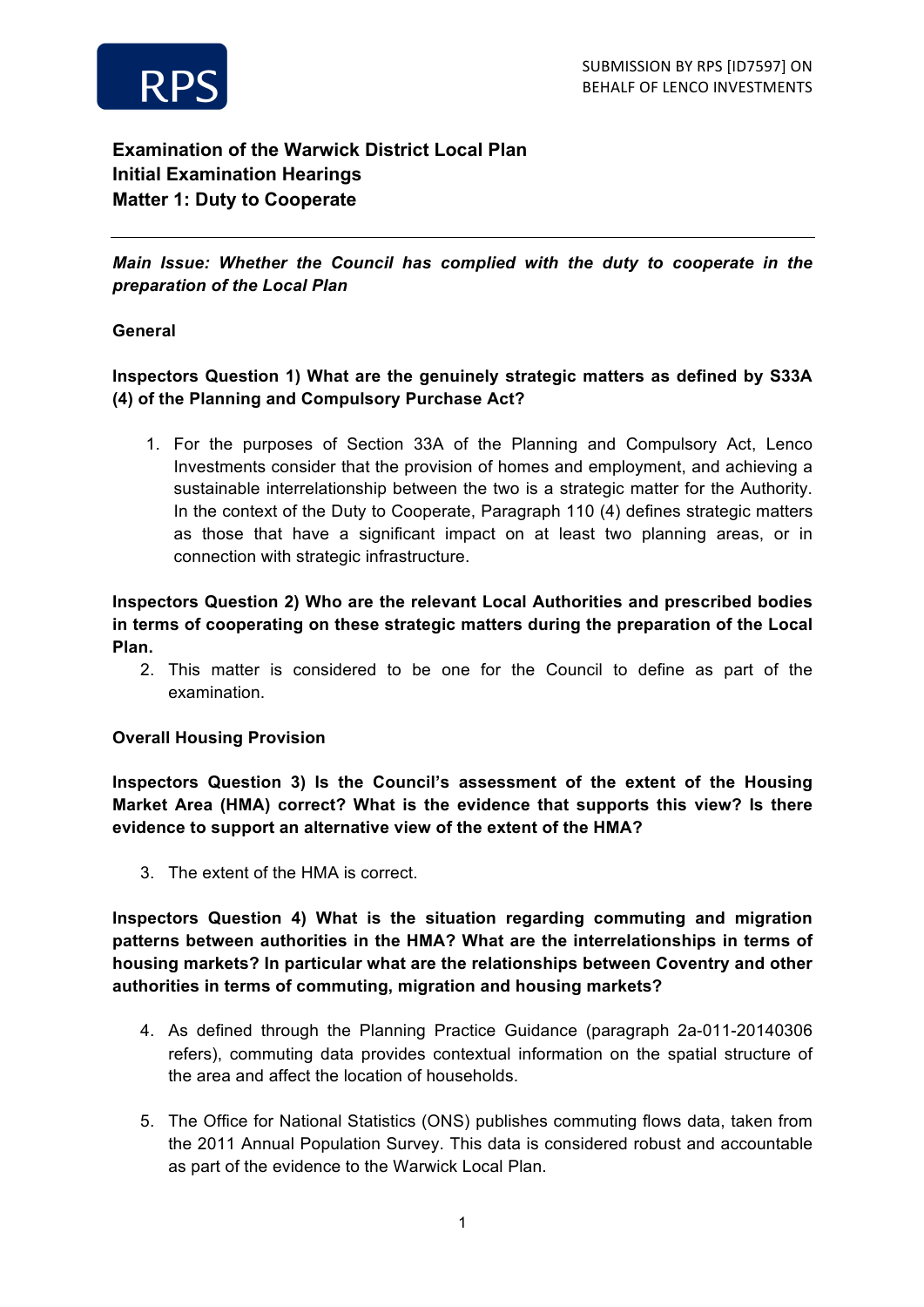

6. The evidence from ONS available online<sup>1</sup> highlights Coventry and Stratford on Avon as the most significant linkages in terms of travel to work. In particular, there are 9,330 residents in Warwick commuting to Coventry, compared to 5,850 commuters travelling in the opposite direction. In Stratford on Avon, the numbers in/out commuters are more balanced.

#### **Inspectors Question 5) How do these interrelationships affect Warwick District specifically?**

- 7. The Councils Duty to Cooperate Statement [LP22] recognises at paragraph 3.2.2 that with regard to commuting and migration, Warwick shares a very strong relationship with Coventry and Stratford. This is consistent with the travel to work data provided by ONS.
- 8. Warwick District is currently a net exporter of labour to the larger centre of Coventry City. This, however, is likely to change as a result of the sub-regional Coventry Gateway site, planned on edge of Warwick District.
- 9. The assessment of commuting rates should be a contributing factor in determining the Objectively Assessed Need (OAN) in conjunction with cross-boundary Authorities.

### **Inspectors Question 6) When did co-operation with other authorities on overall housing provision within the HMA begin?**

10. This information has not been outlined in the Warwick Duty to Cooperate Statement and as such, clarification from the Council is expected on this matter.

# **Inspectors Question 7) What form has co-operation taken? Has it been ongoing during the preparation of the Local Plan?**

11. This information has not been outlined in the Warwick Duty to Cooperate Statement and as such, clarification from the Council is expected on this matter.

### **Inspectors Question 8) To what extent is there agreement between the authorities in the HMA regarding the level of objectively assessed need (OAN) for housing for the HMA and individual authorities? Is this as set out in the 2014 SHMA Addendum?**

12. The Duty to Cooperate Statement [LP22] sets out (paragraph 5.24 refers) that the HMA authorities confirmed support in March 2014 for a 'housing requirement' figure of 3,750 to 3,800 dwellings<sup>2</sup> between 2011 and 2031.

 

<sup>1</sup> http://www.neighbourhood.statistics.gov.uk/HTMLDocs/Commute\_APS\_Map/Index.html

 $2$  Table 97 Overall Assessed Need for Housing (2014 SHMA)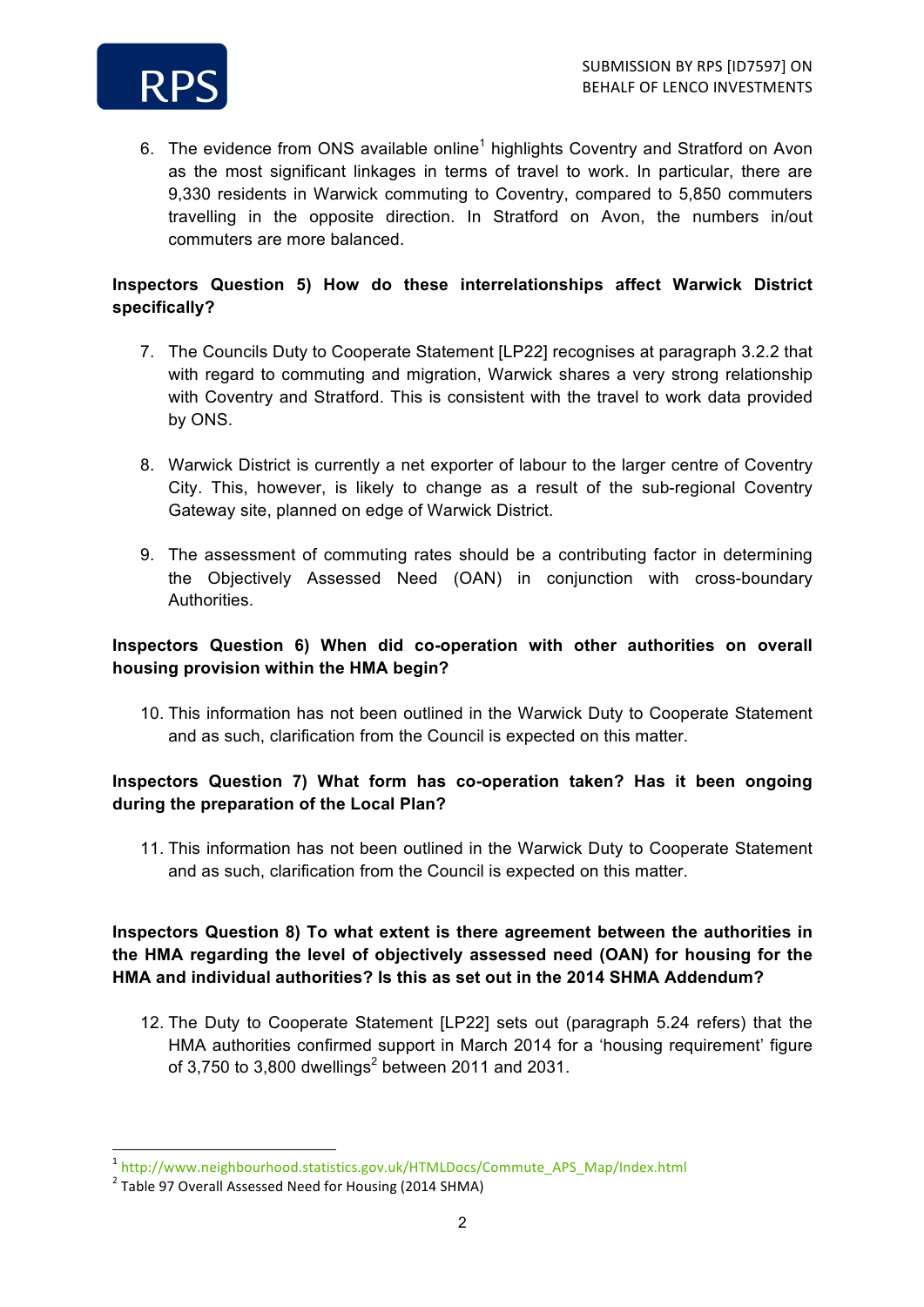

- 13. More recently, however, it is understood that the HMA authorities have now agreed a the revised OAN for the HMA a 4,004 dwellings per annum derived from the 2014 SHMA Addendum (paragraph 5.2.8 of the DtC Statement refers). This figure is, however, only based upon demographic factors as set out in RPS Matter Statement 2 and has not undergone the second stage of considering whether uplift is required to take into account economic factors or market signals.
- 14. Therefore while on the face of it there appears to be agreement on the level of OAN for the HMA as a whole, the 4,004 figure is not an OAN figure as it does not consider market signals uplift, nor does it consider economic implications for individual authorities.
- 15. Therefore, while there may have been agreement in March 2014 to an OAN that was based upon a demographic need uplifted to include a market signals allowance and economic considerations, the authorities appear now to only agree on the base demographic level of need.
- 16. On the basis of the above, there does not appear to be any form of agreement on what the OAN is that considers market signals, affordability and economic growth at the HMA level, or with each individual authority.
- 17. Paragraph 159 requires local planning authorities to have a clear understanding of housing needs in their area. Without agreement on the OAN and distribution of it as contained within the 2014 SHMA addendum, Warwick District Council and the other HMA partners cannot have a clear understanding of what their respective OAN is.
- 18. The test of paragraph 159 has not been met.

### **Inspectors Question 9) What is the evidence that the level of need in individual authorities and the HMA as a whole will be met i.e. in terms of capacity assessments/SHLAAs/Green Belt studies etc.?**

19. There is no clear evidence that the level of need will be met within the HMA.

### **Inspectors Question 10) Will there be unmet needs within the HMA? In particular will there be unmet needs in Coventry? If so, what is the scale of this unmet need?**

20. There will be unmet needs within the HMA. Evidence is provided within the latest Coventry City Local Plan consultation that sets out that the City had an urban brownfield capacity for 16,500 dwellings. The OAN for the City according to the agreed HMA figures was 23,600 dwellings (1,180 dwellings per annum). This results in a deficit of some 7,100 dwellings from Coventry City alone to find. There is no clear mechanism by which the City has identified how this will be met, or whether it requires assistance from partner HMA authorities.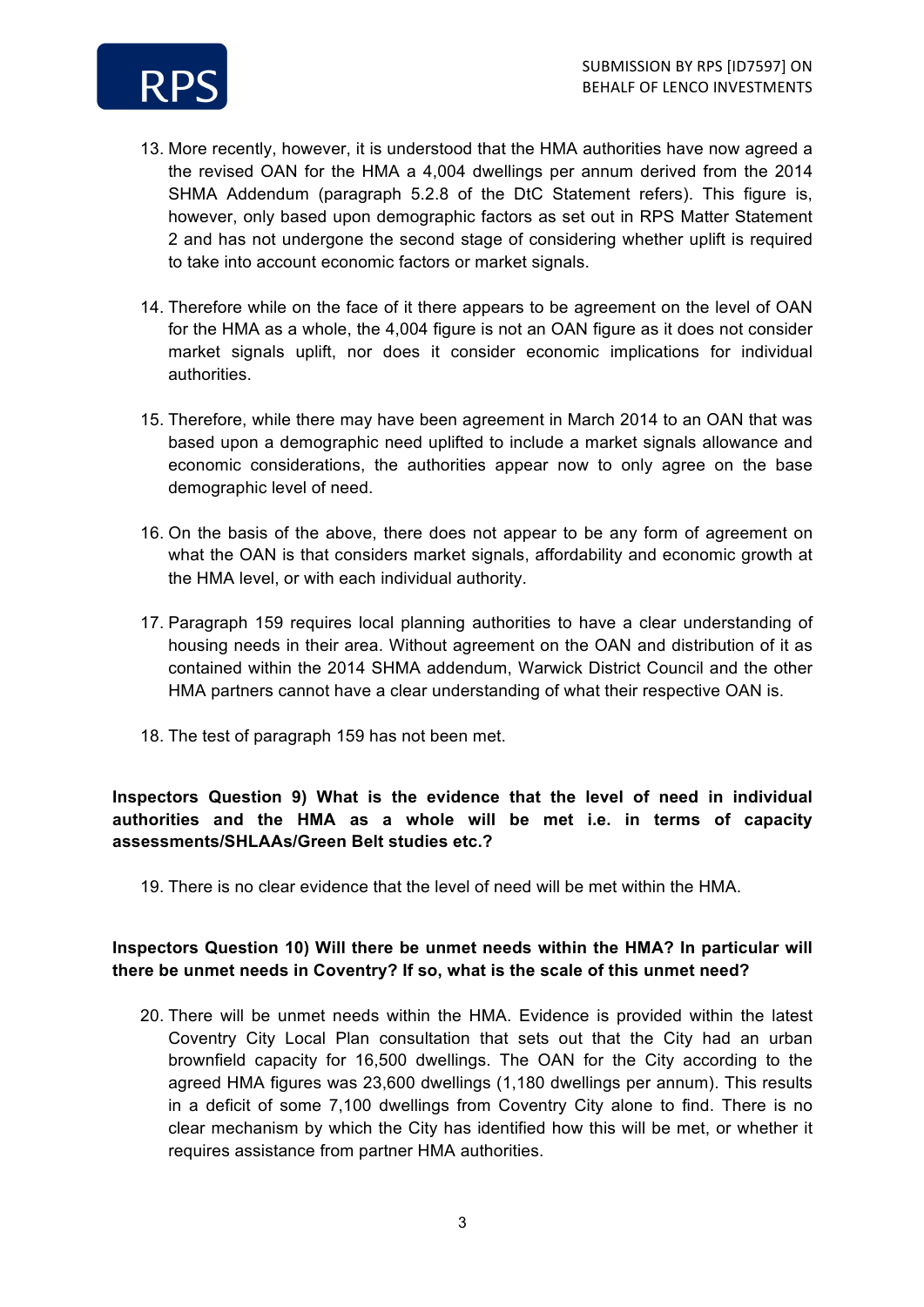

- 21. However, the SHMA Addendum now identifies the base demographic component of Coventry's OAN as now 36,220 (1,811 dwellings per annum over 20 years – Figure 12 refers), which given an urban capacity of only 16,500 dwellings means that the deficit to be found is 19,720 dwellings for Coventry alone. Once market signals are factored into the OAN for Coventry City (Figure 14 of the SHMA addendum), the OAN is 41,120 (2,056 dwellings per annum), leaving a deficit of 24,620 dwellings in the HMA.
- 22. It is clear that there will be unmet need within the HMA as a result of Coventry, and while the level of need that can be accommodated within the City's boundary is not yet published, it is clear that the urban areas can only accommodate 16,500 dwellings. Therefore there is a need for between 19,720 and 24,620 dwellings to be found either within Coventry City's administrative area, or partner HMA authorities.
- 23. It is also noted that Coventry City has published a draft Strategic Housing Land Availability Assessment (SHLAA) in September 2014. This document proposes adjusted housing supply figures, predicated on significant releases of the Green Belt. Even accounting for these figures (illustrated in Tables 3 and 4 of the SHLAA) there is a deficit in supply between 17,971 and 19,003.

### **Inspectors Question 11) What are the issues as far as Warwick District is concerned in addressing unmet needs from other authorities i.e. Coventry?**

- 24. Paragraph 47 of the NPPF requires local planning authorities to use their evidence base to ensure that their Local Plan meets the full OAN for market and affordable housing in the HMA, as far as is consistent with the policies set out in the NPPF. This includes identifying key sites which are critical to the delivery of the housing strategy over the plan period.
- 25. Warwick District Council is part of the same HMA, adjacent to Coventry City and has identified a regional employment site within its administrative boundary adjacent to Coventry City. The key issue for Warwick is clearly that it, along with the other HMA authorities (5.3.8 of the DtC Statement refers) has identified the location of the Gateway site to fulfil the "leading role as the sub-region's premier strategic employment site". The District therefore has a fundamental role in the delivery a significant component of the HMA/Function Economic Area's CWLEP's economic growth strategy. While it has welcomed and proactively sought to play this role in terms of economic growth and jobs, it has set no clear strategy to assist in the delivery of the level of new homes associated with such levels of growth.
- 26. The approach of Warwick District and the HMA authorities is one of planning for significant levels of economic growth to boost the local economic, which is welcomed and positively prepared in the context of the NPPF (paragraph 19), however, with clear agreement reached on the levels of new employment and location. However conversely, the corresponding requirement to ensure that the focus of significant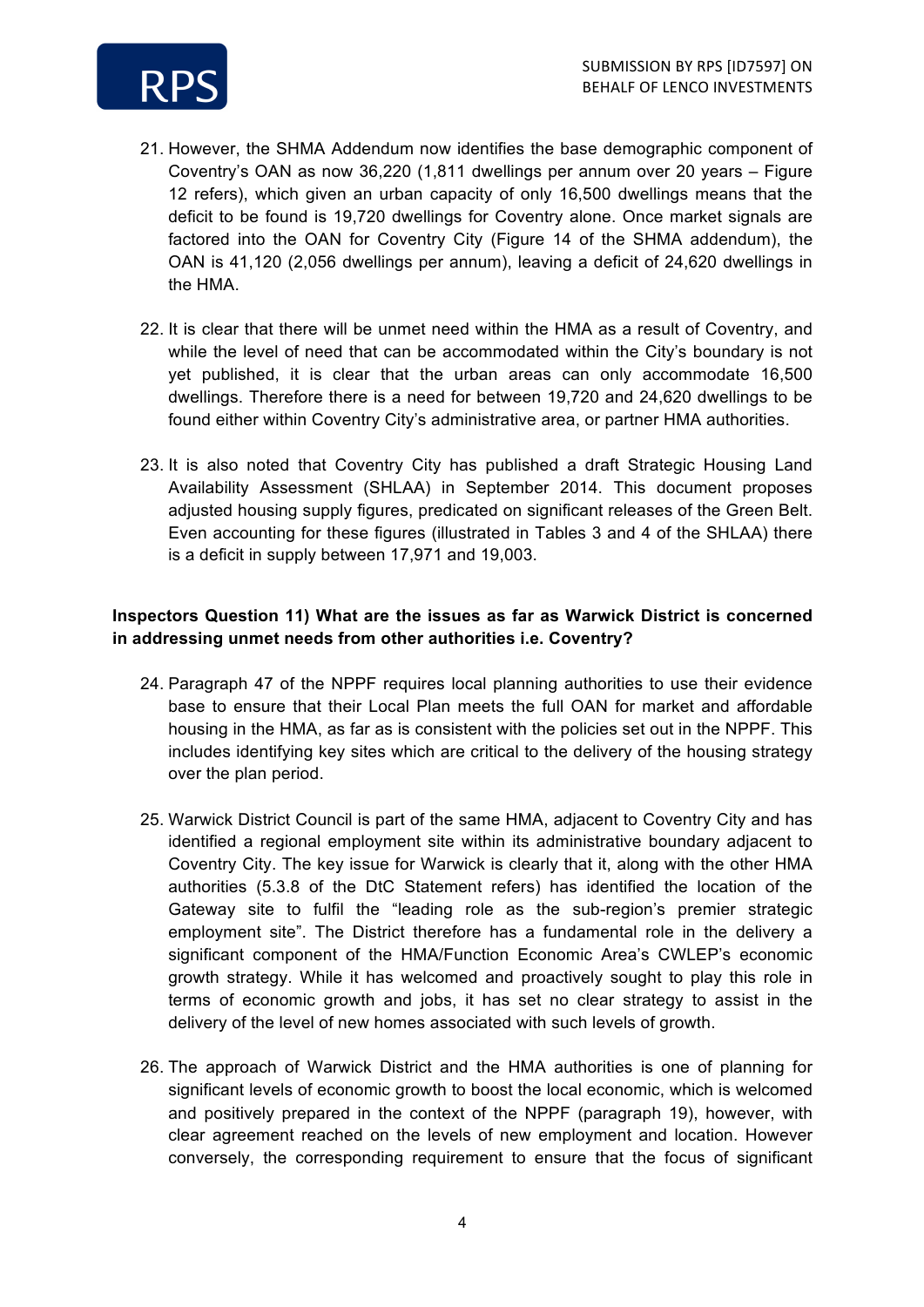

development in sustainable locations in respect of new homes is entirely absent from the strategy.

- 27. The Council, and its HMA partners appear entirely comfortable it seems planning for substantial regionally significant employment as part of its development plan policy framework and yet no corresponding plan or strategy exists for homes to support such economic growth.
- 28. The key issue, therefore for Warwick District is justification for a level of housing that does not support it and its partners plans for economic growth and the resulting implication for unsustainable patterns of movement in the HMA.
- 29. Without a coordinated and agreed strategy for providing new homes to correspond to the level of economic growth envisaged, those seeking employment at the Gateway site will travel from adjoining authorities, or even further afield and no allowance appears to be made for this within adjoining authorities. Thus unless planned for in a comprehensive approach across a Functional Economic Market Area or HMA, the proposals at the Gateway site have the potential to either draw workers from other authorities and thus undermining their own economic strategies, or place increased pressure on those neighbouring authorities to provide homes for those working at the Gateway site and not provided for in Warwick District.
- 30. At present, the Councils and HMA partner authorities' strategy and evidence base for integrating housing and employment is unjustified in the context of paragraph 158 of the NPPF.

# **Inspectors Question 12) What is the situation regarding housing needs beyond the HMA i.e. Greater Birmingham affecting the HMA? What form has co-operation with other relevant authorities taken? What has been the outcome?**

31. There is currently a significantly level of unmet need arising from Birmingham and no resolution to how this will be accommodated either within Birmingham, or the Greater Birmingham and Solihull Local Enterprise Partnership (GBSLEP) area. At present there is no certainty of how this unmet need will be met either within the HMA, or outside of it, potentially within Coventry and Warwickshire.

### **Inspectors Question 13) Has the issue of unmet need within the HMA or beyond been addressed and resolved?**

32. As set out above, at present it is not apparent that the OAN for the HMA has actually been established, as the most recent agreement in the DtC Statement referring to 4,004 dwellings per annum for the HMA, does not represent OAN. Until this is appropriately established mechanisms for addressing unmet need cannot be fully established.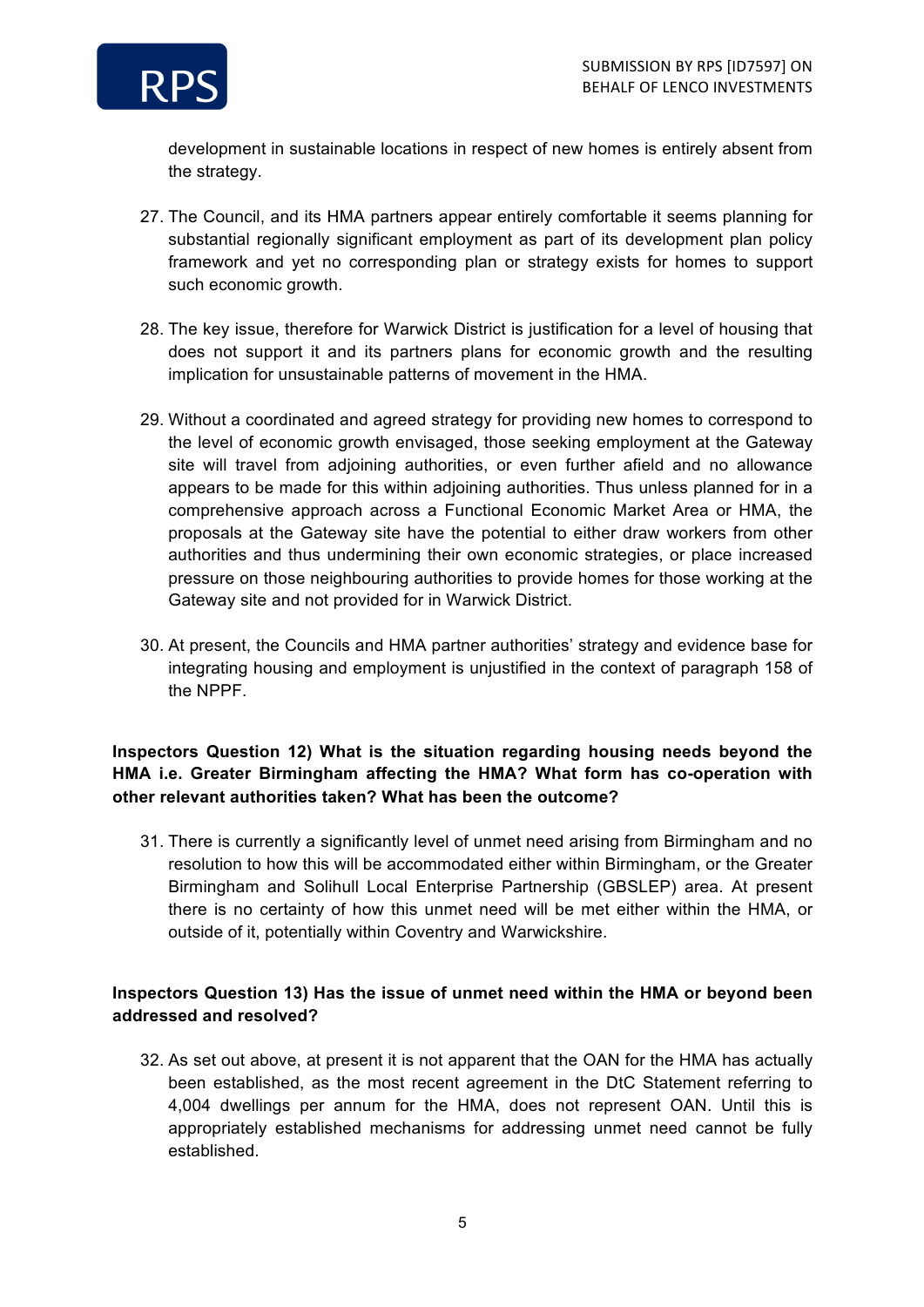

# **Inspectors Question 14) How does the Local Plan deal with the issue? Is this an appropriate approach?**

- 33. The issue of unmet need has not been addressed by the Plan. As identified in paragraphs 1.22-1.24 of the submission Local Plan, the Warwick Plan has looked inward towards its own OAN and consideration of unmet need from other Districts has been delegated to a Local Plan review, should unmet need be identified.
- 34. The Coventry and Warwickshire SHMA [H004] lay the foundations for crossboundary discussions with neighbouring Authorities on how best to approach housing as a strategic issue, however little consideration has been given to this matter as part of the Plan. Evidence has long been available to Warwick Council on the housing need and supply in Coventry, yet there is no evidence that these issues have been engaged with. As it stands, there remains a significant shortfall in housing land in Coventry which should have been considered during the preparation of the Warwick Local Plan, in order for the Plan to be resilient to future change. This has not been undertaken and Lenco Investments considers this to be a serious omission of the Plan.

#### **Inspectors Question 15) What are the implications for compliance with the duty to cooperate of not addressing this issue at this stage?**

- 35. Principally, Lenco Investments considers this to be an issue of soundness. In the Duty to Cooperate Statement the Council has not adequately addressed how unmet need from Coventry will be met, however discussions have clearly taken place. The issue outstanding here is one of soundness and relates to the wider issue of housing need in the HMA.
- 36. The Council's strategy has not fully complied with paragraphs 47 and 159 of the NPPF, which requires that SHMAs are used to ensure that the full OAN for market and affordable housing is met in the HMA. The shortfalls in Coventry's housing need are clear and severe in nature. The Warwick Local Plan has made no attempt to address these and as such the Plan is unsound.

#### **Inspectors Question 16) What additional work is required to address and resolve the issue of fully meeting OAN for the HMA? What progress has been made? What agreements are in place?**

37. The C&WSHMA authorities should undertake the following work:

- Identify and agree the full OAN for the HMA (paragraph 159 of the NPPF);
- Identify the level of unmet need associated with any authority, primarily Coventry City (Paragraph 159 of the NPPF);
- Identify a clear distribution strategy for meeting their full OAN, including unmet need within the HMA (paragraph 47 of the NPPF )